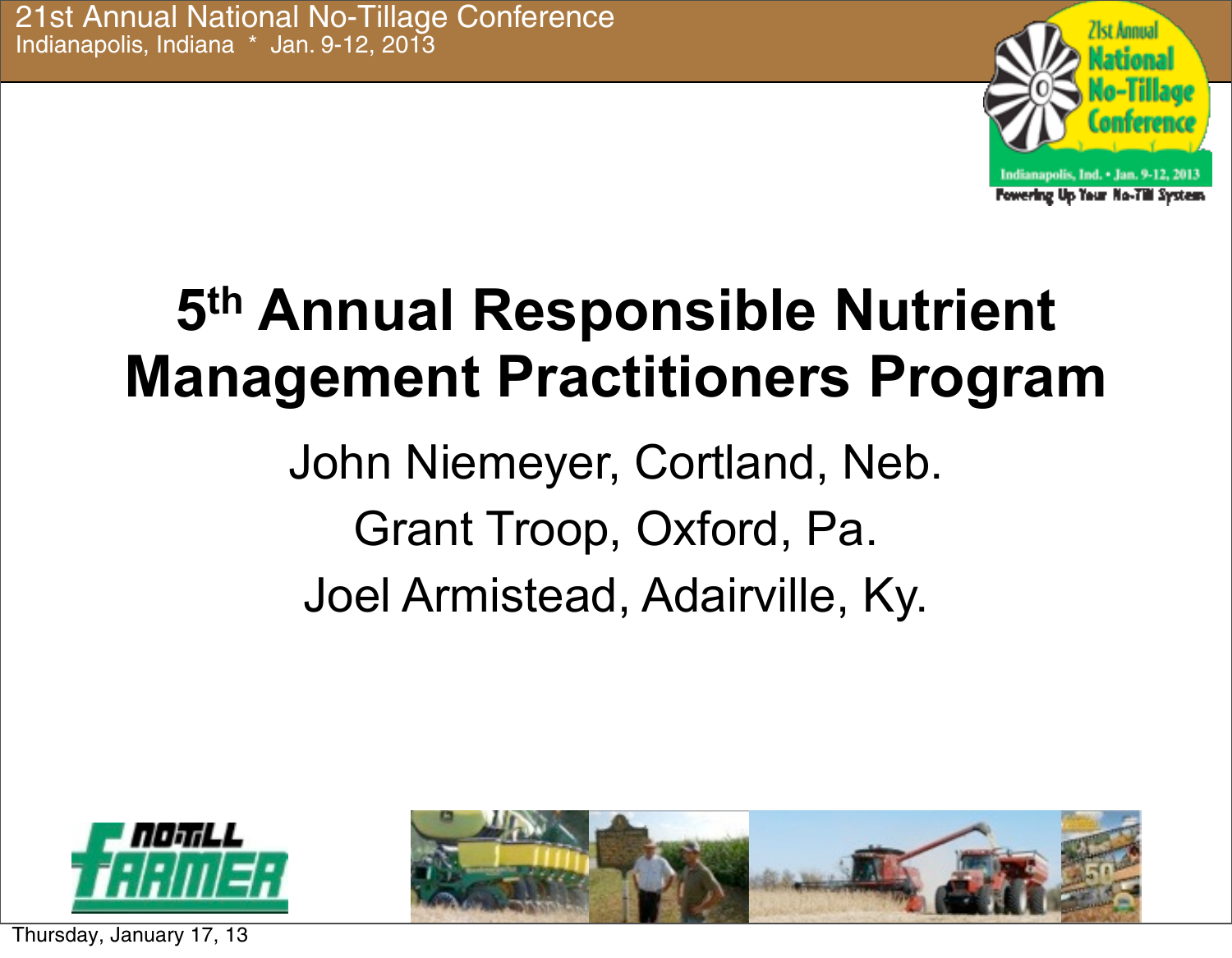

### #1 Composted cattle manure makes for a valuable nutrient source. – John Niemeyer



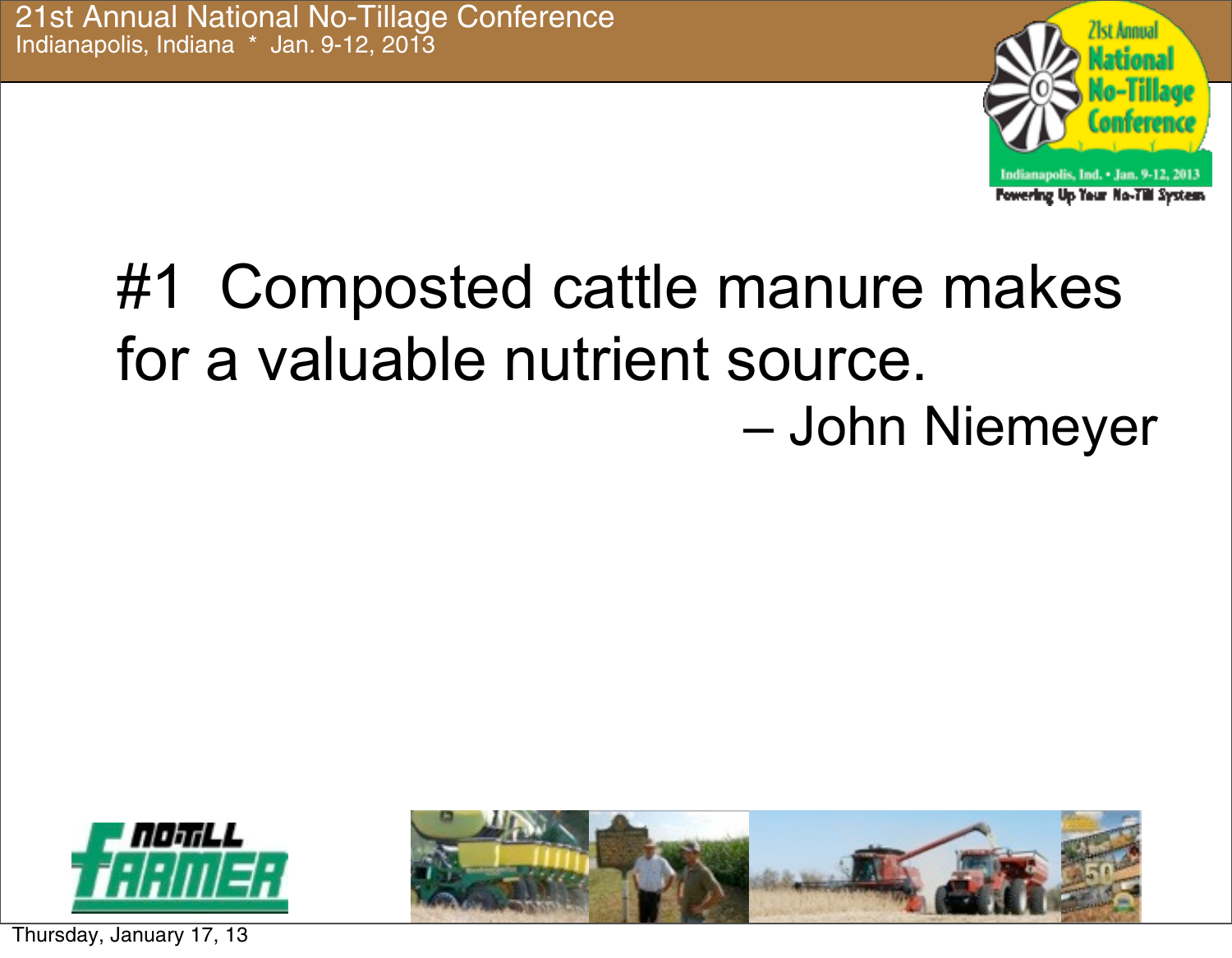

# #2 Promote a highly active soil biology with high-residue management, cover crops and probiotic treatments.

– H. Grant Troop



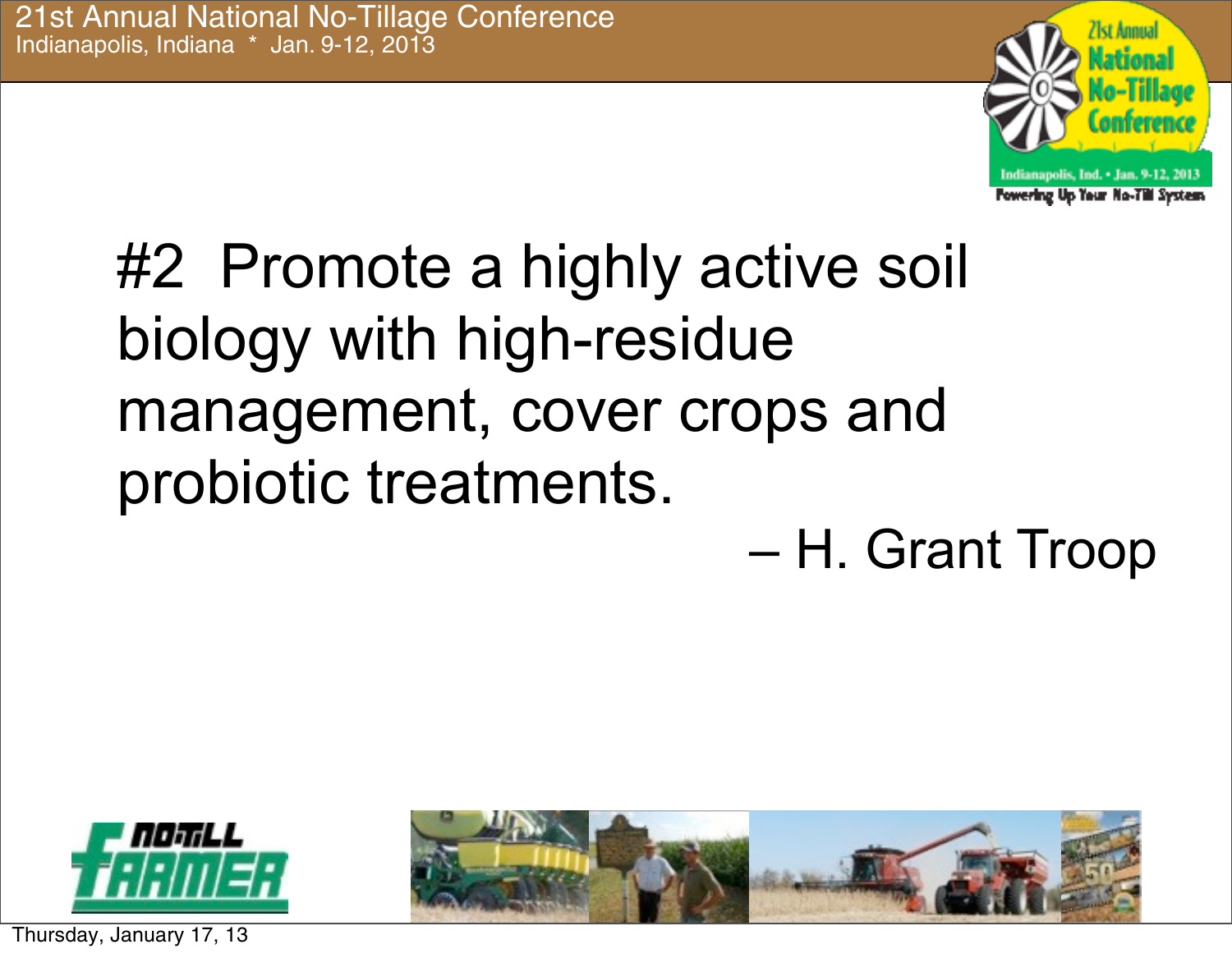

# #3 Replace anhydrous ammonia with 32% liquid nitrogen to protect operator, get better rate control and improve soil structure and micro-life. – Joel Armistead



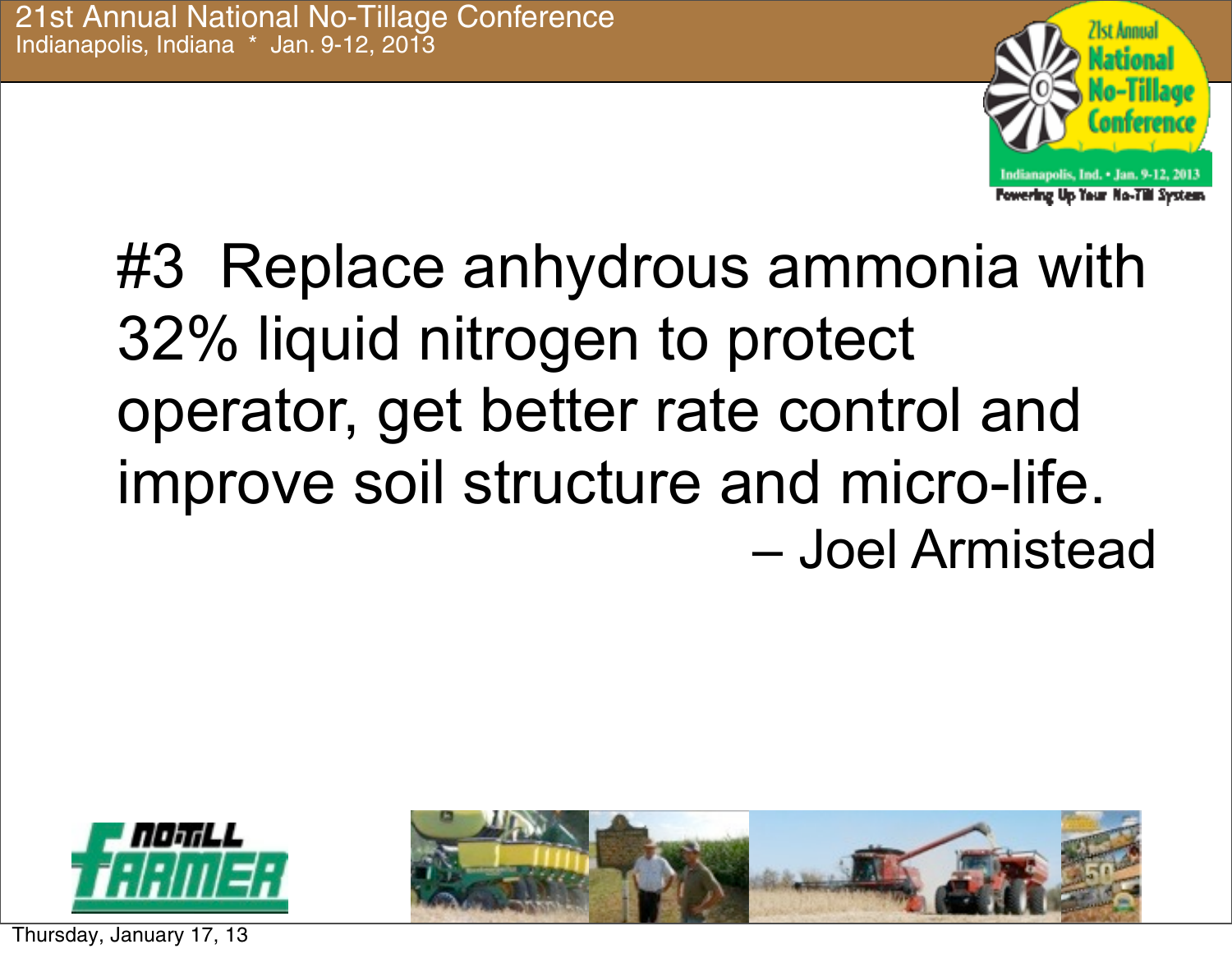

# #4 Use variable-rate applications of lime, gypsum and other fertilizers. – John Niemeyer



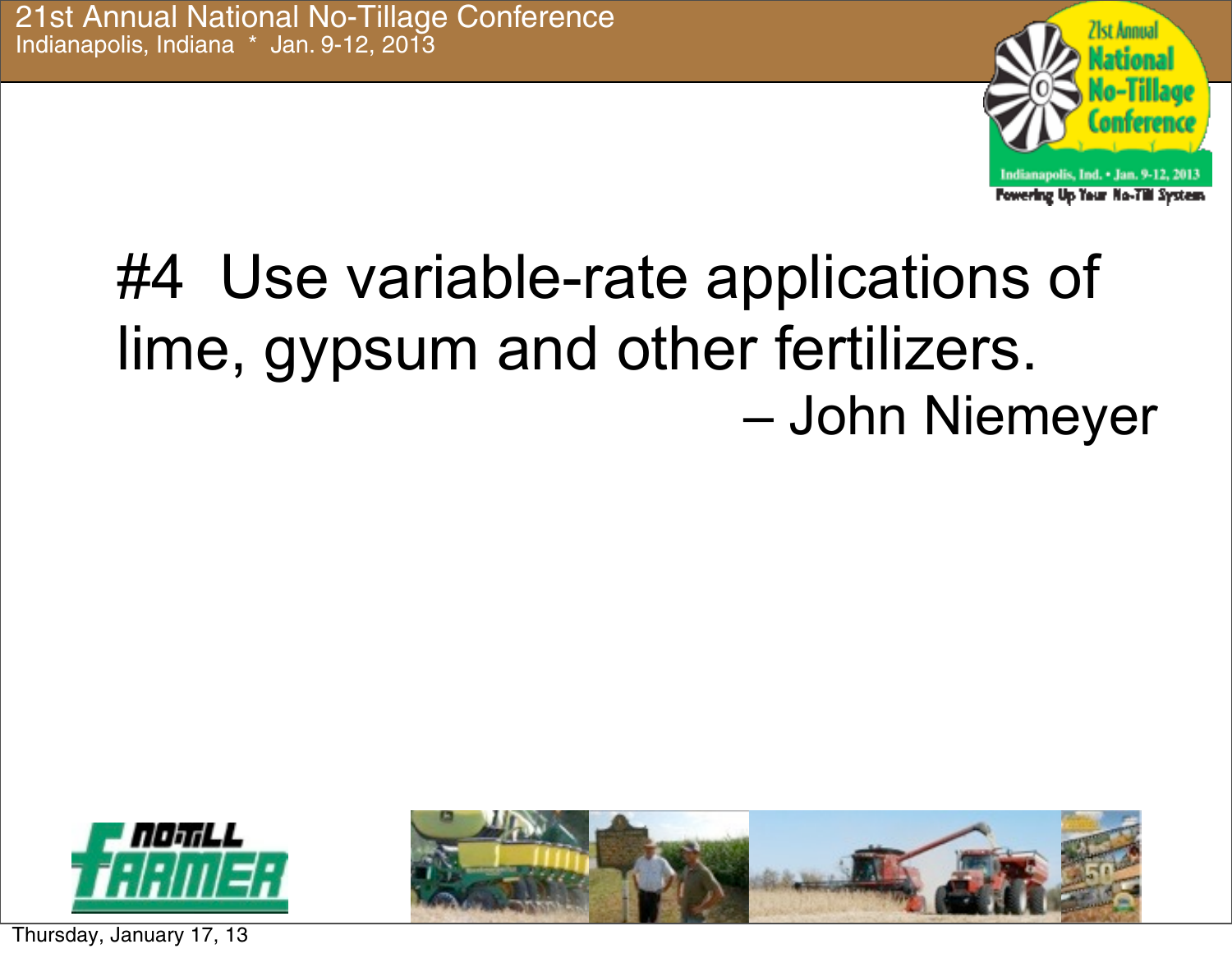

# #5 Use nutrient sources that are stable, seed safe and soil safe. – H. Grant Troop



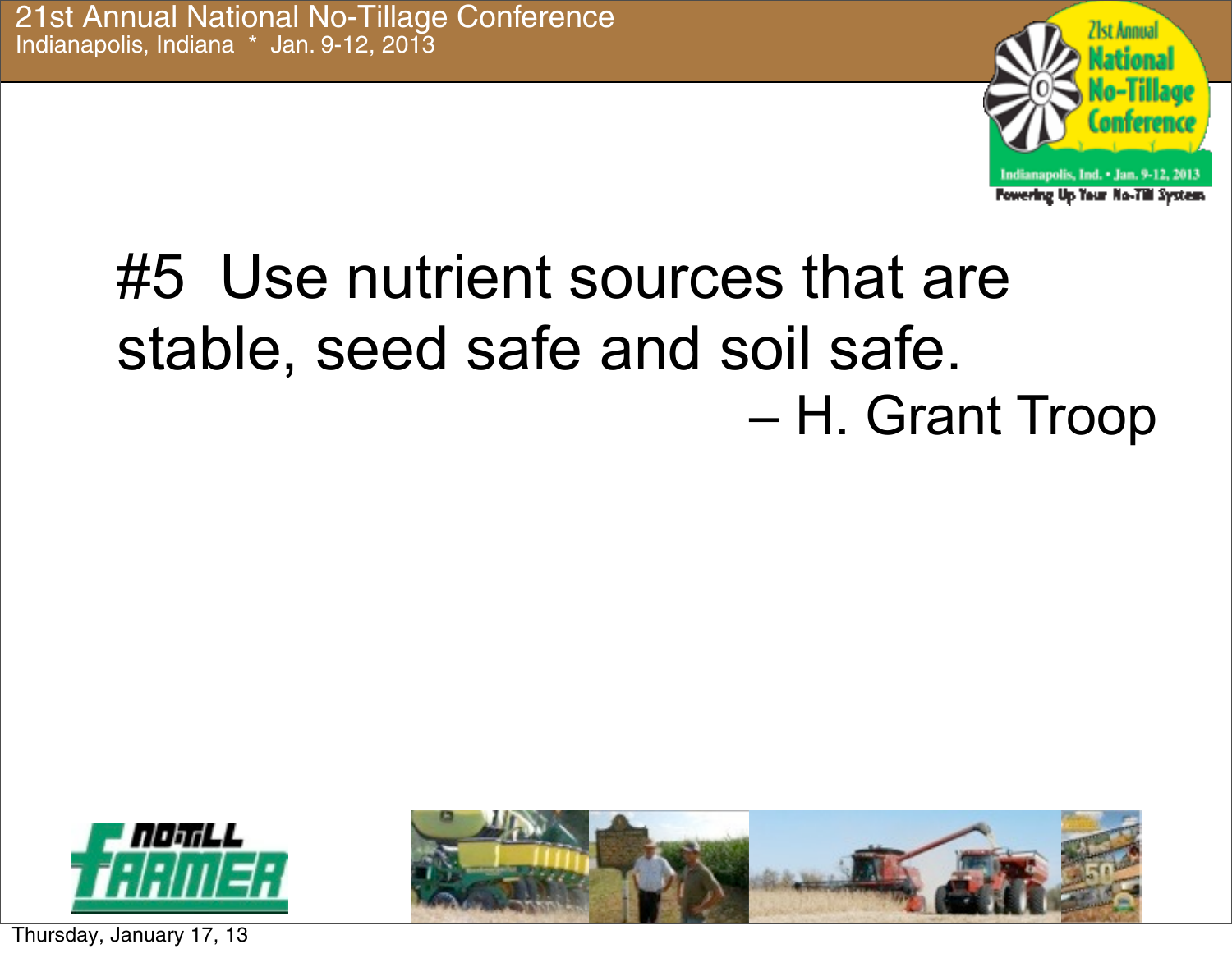

# #6 Place 32% N beside the corn row at planting time to reduce rates and loss of N.

– Joel Armistead

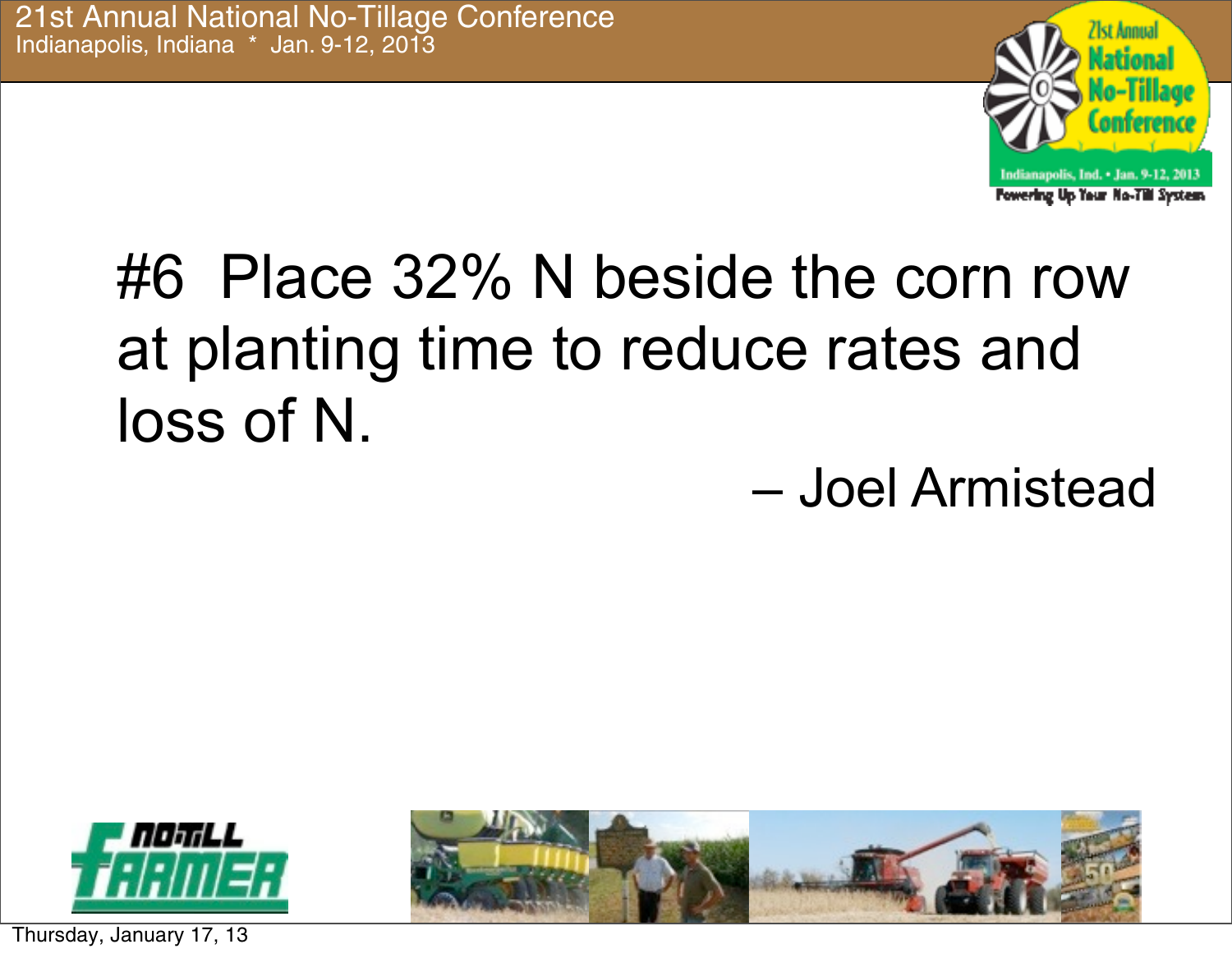

#### #7 Apply anhydrous ammonia in the spring rather than fall. – John Niemeyer



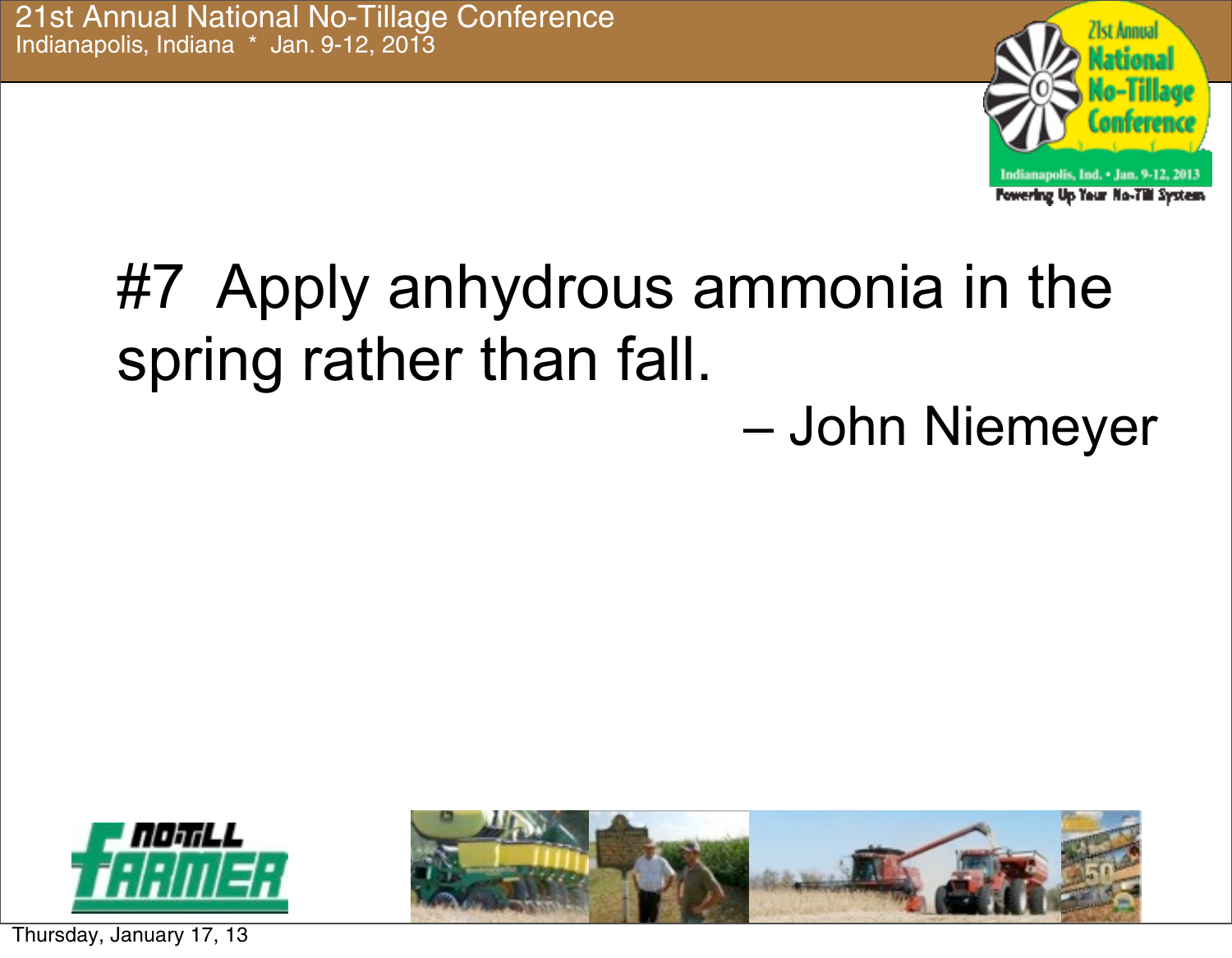

# #8 Use the most efficient nutrient placement scheme for each crop. – H. Grant Troop



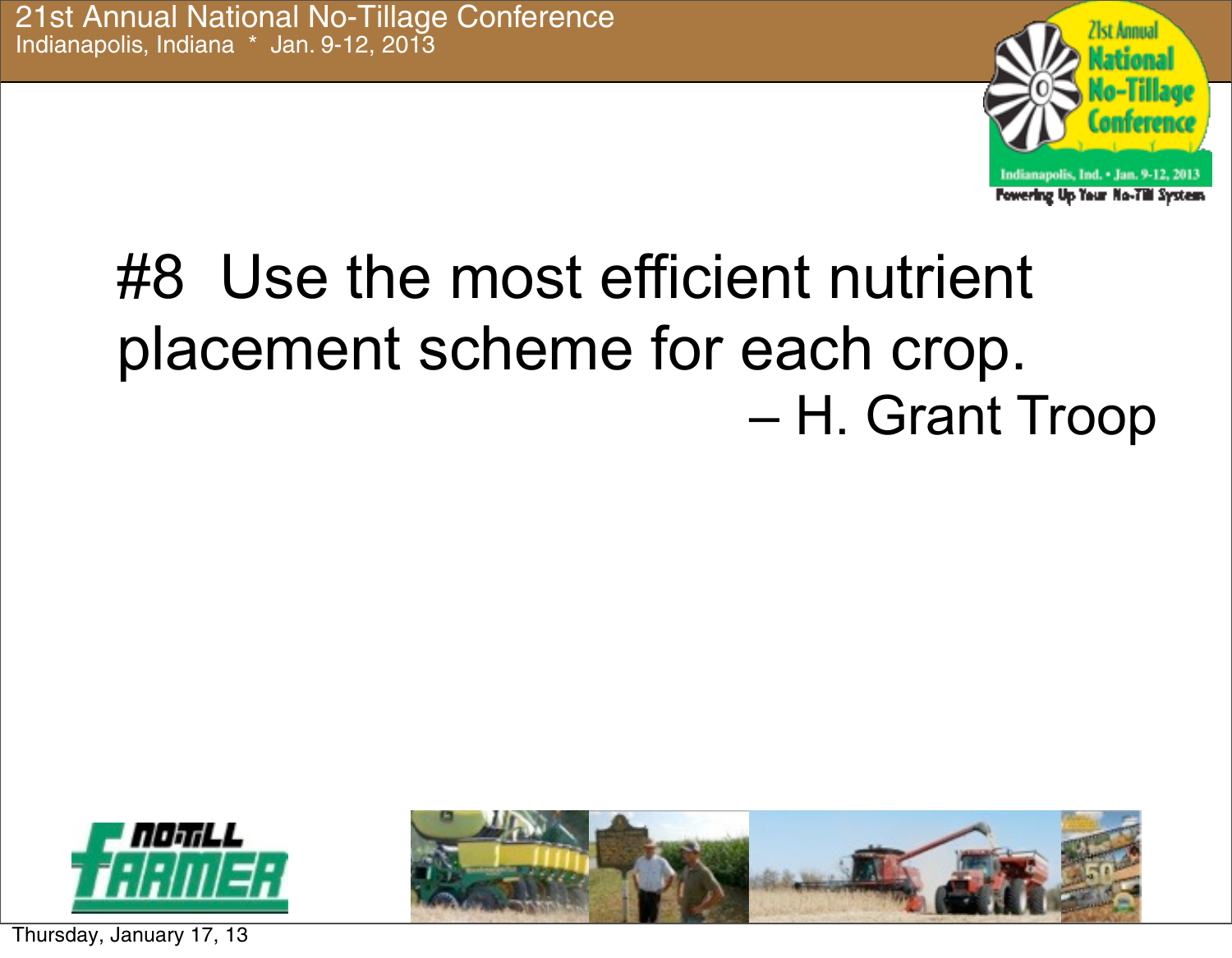

## #9 Use row-placed P & K to increase fertilizer efficiency and uptake at reduced rates vs. dry fertilizers. – Joel Armistead



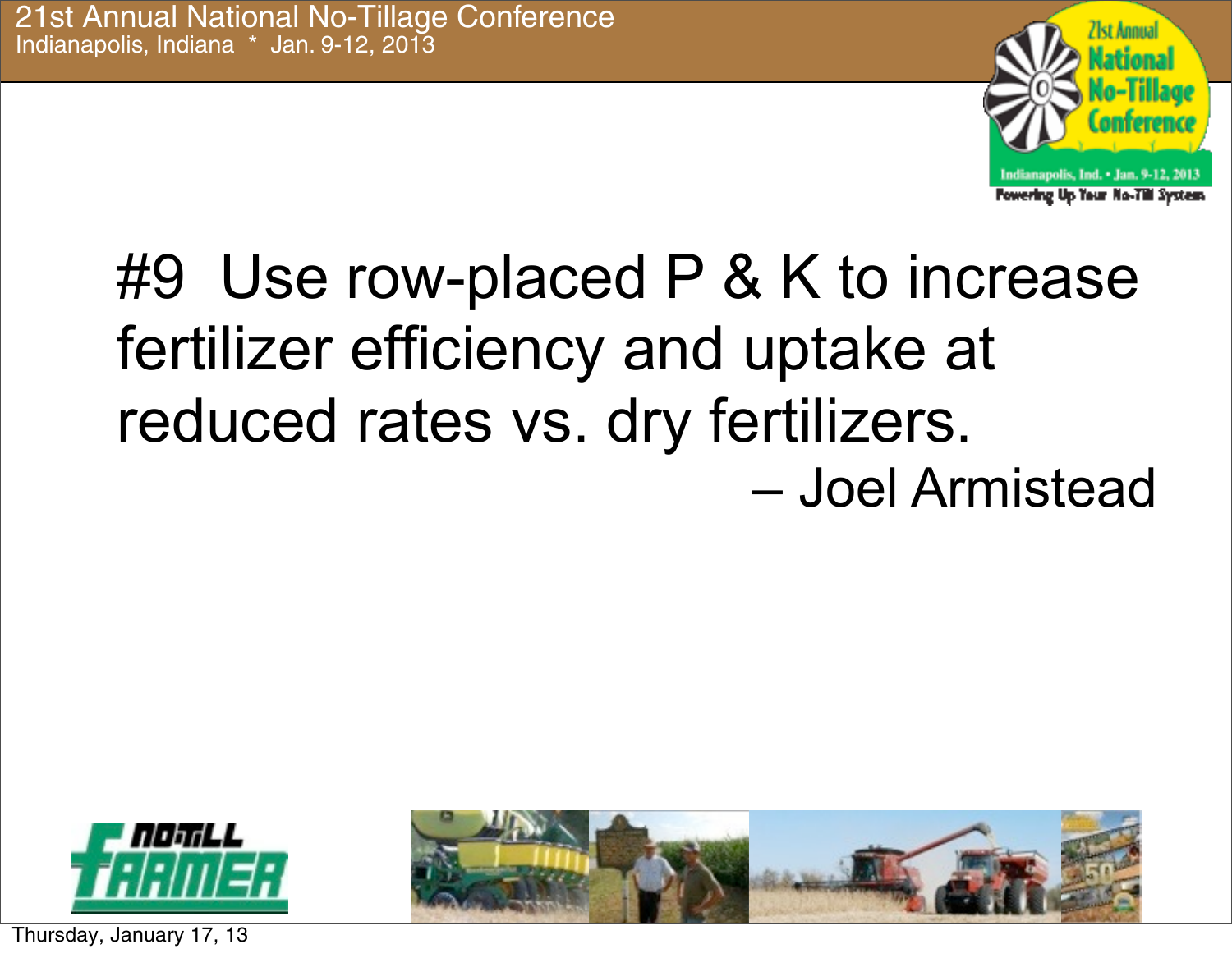

#### #10 Tissue test for in-season nitrogen management. – John Niemeyer



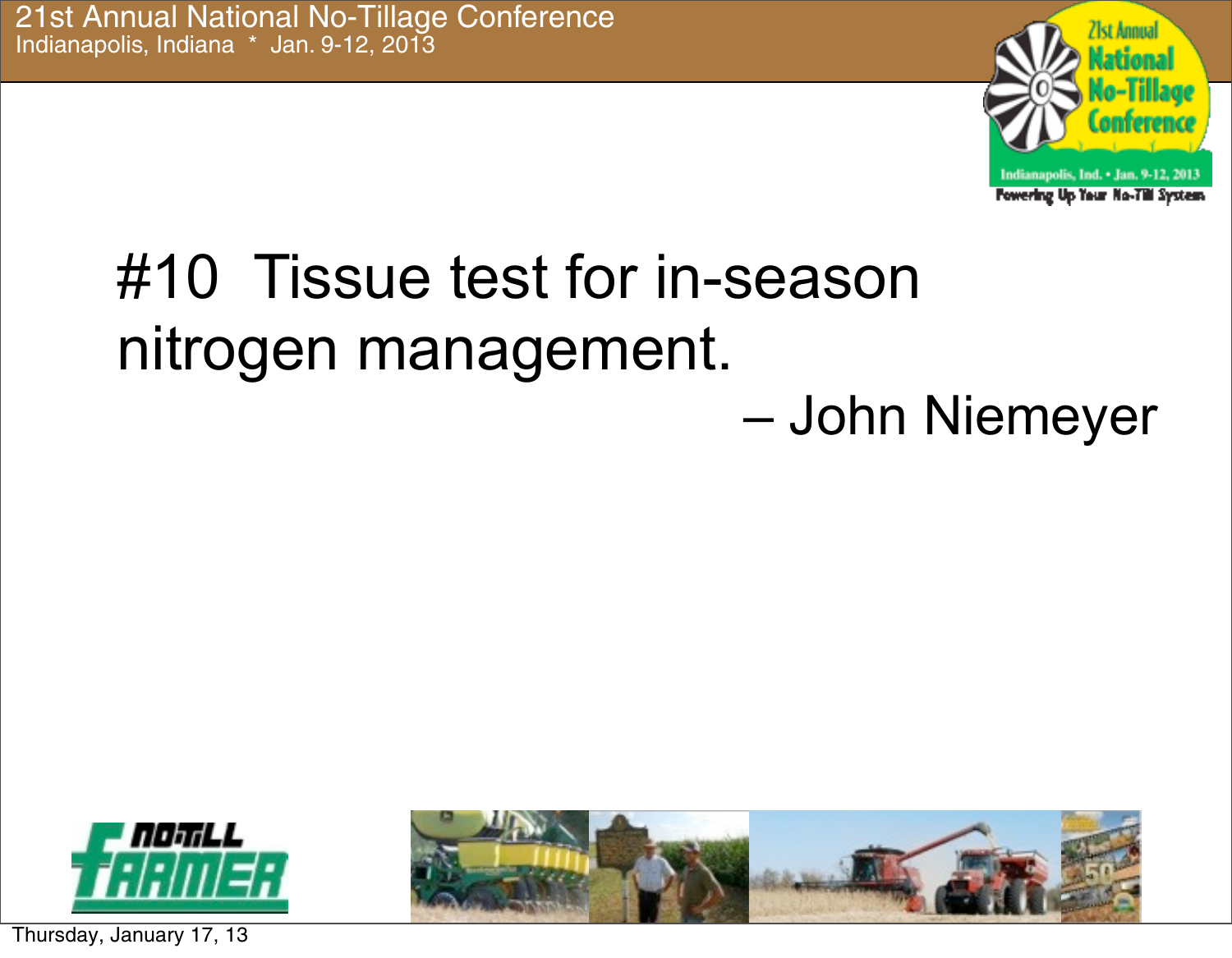

# #11 Adjust nutrient rates to match soil tests, credits and placement scenarios.

– H. Grant Troop



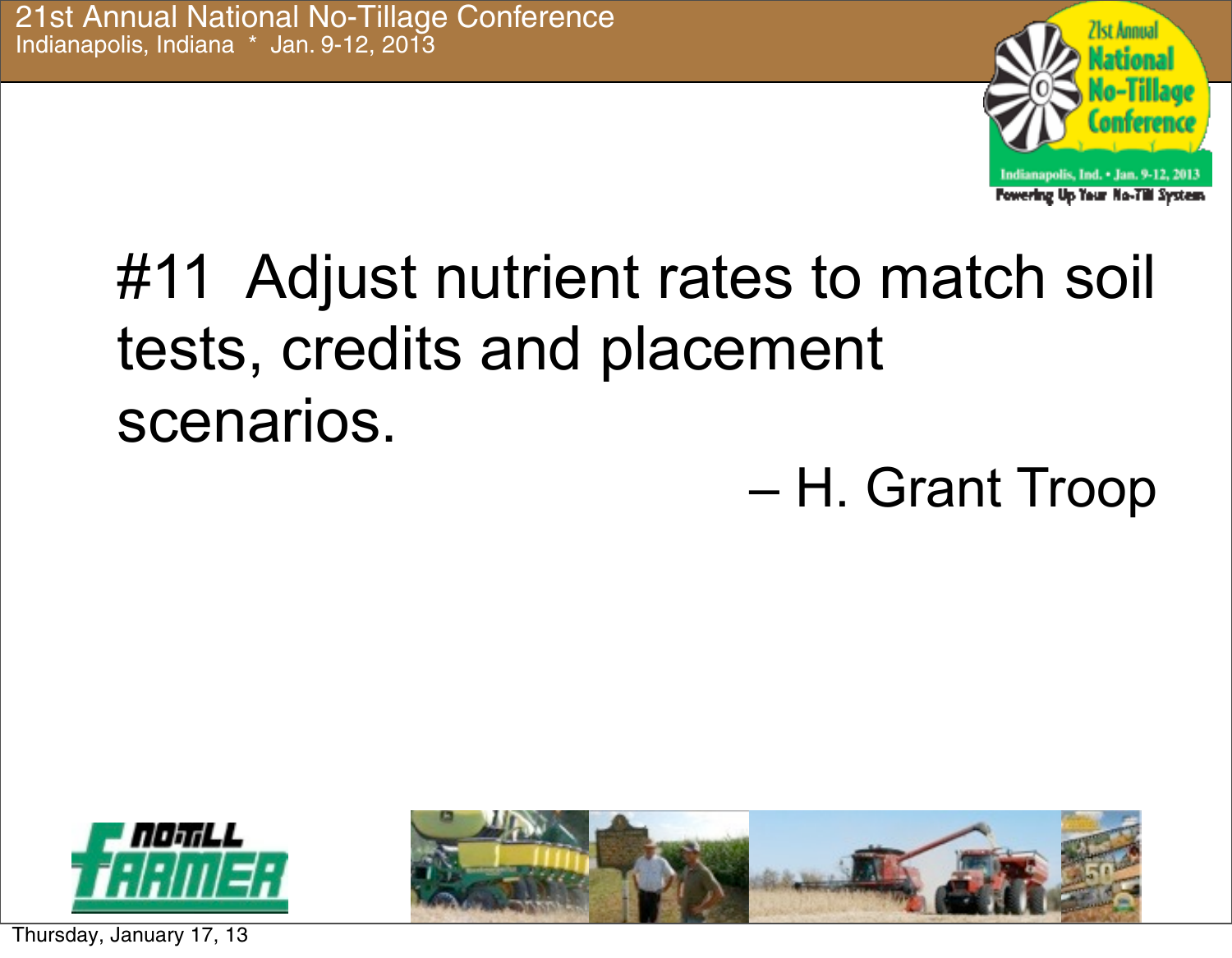

# #12 Use grid soil sampling to place needed fertilizer in the right spot and reduce total level of applied fertilizer. – Joel Armistead



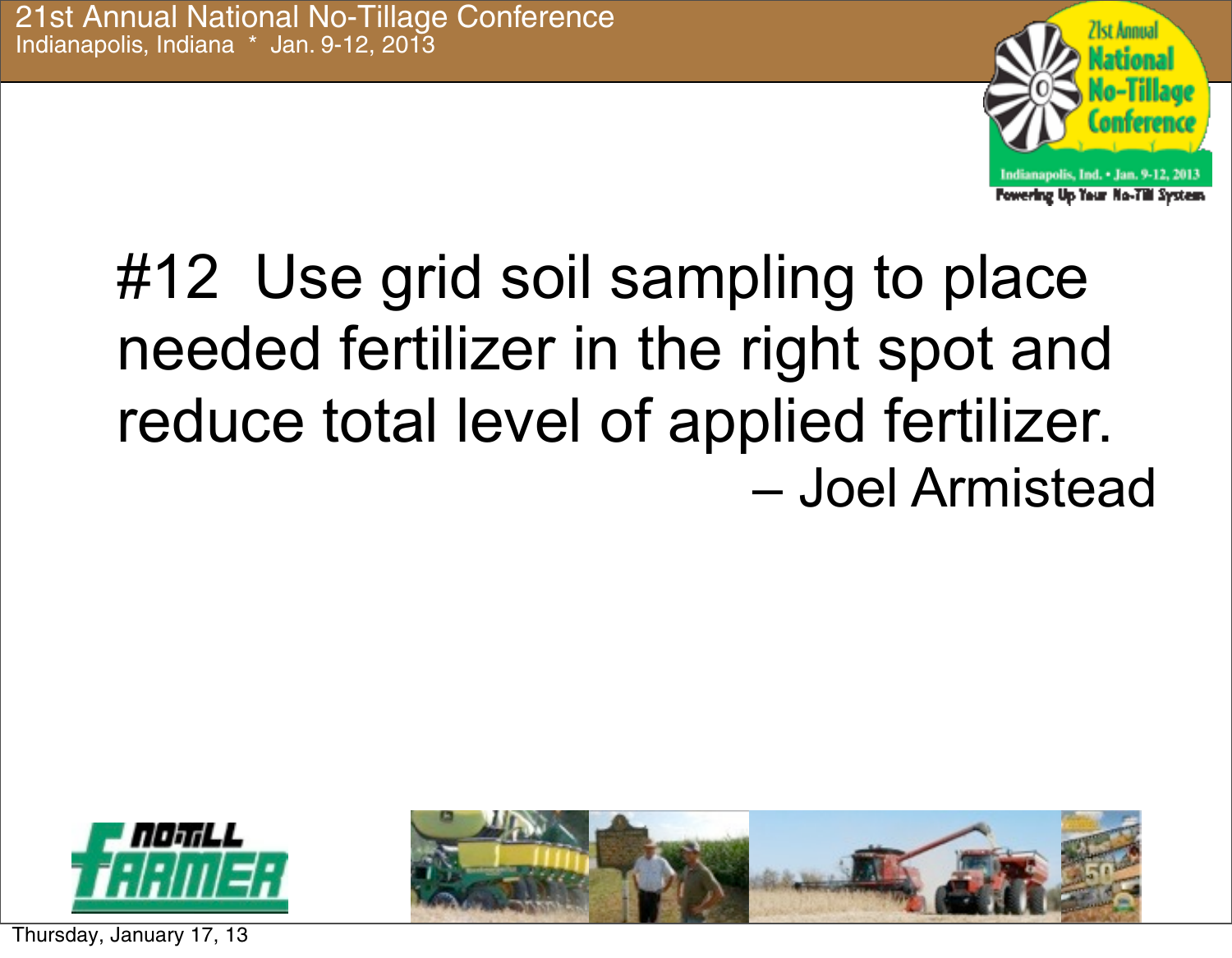

# #13 Grid sample on a 4-year rotating basis.

#### – John Niemeyer



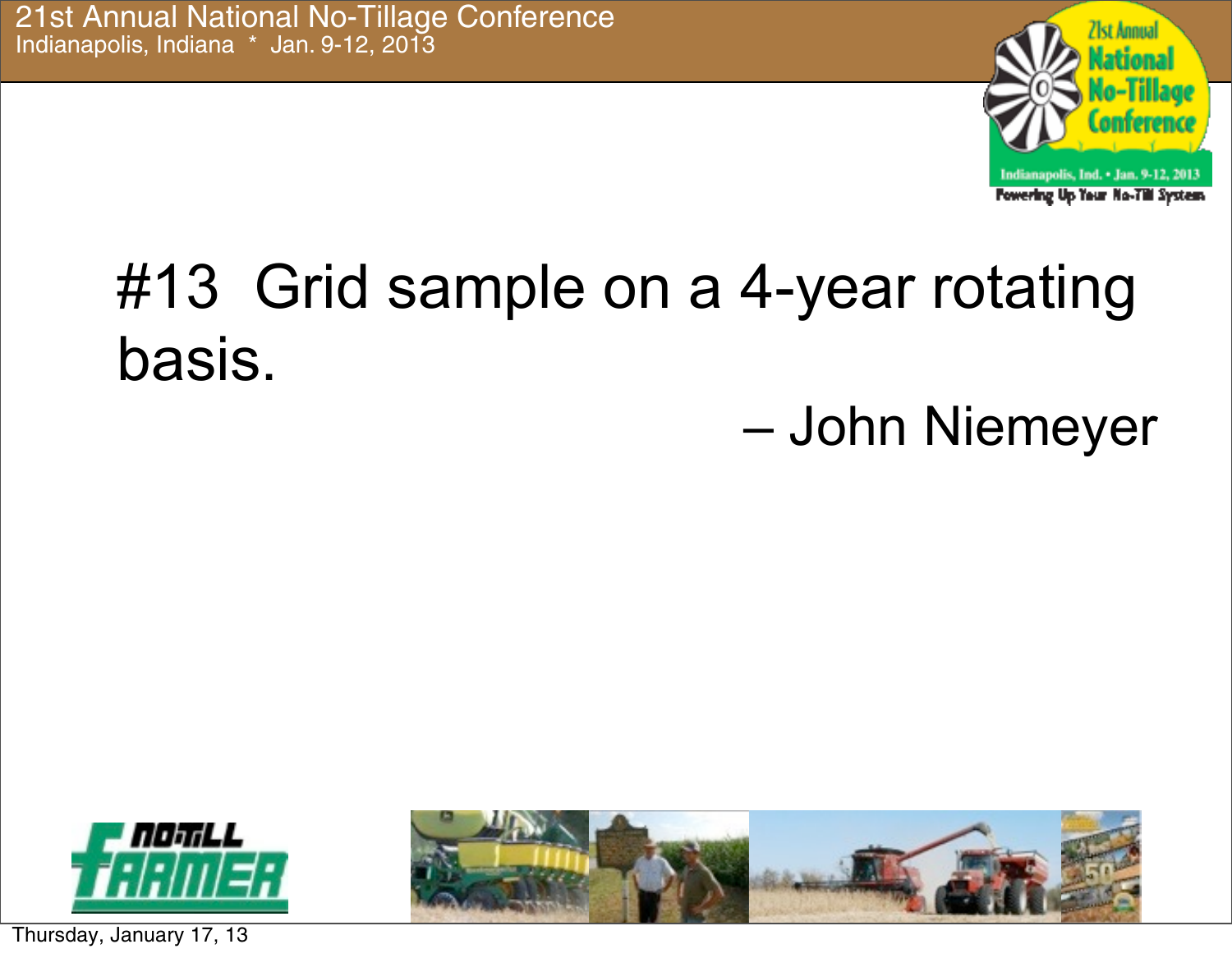

# #14 Appropriately time nutrient applications to limit exposure to loss and increase crop nutrient uptake. – H. Grant Troop



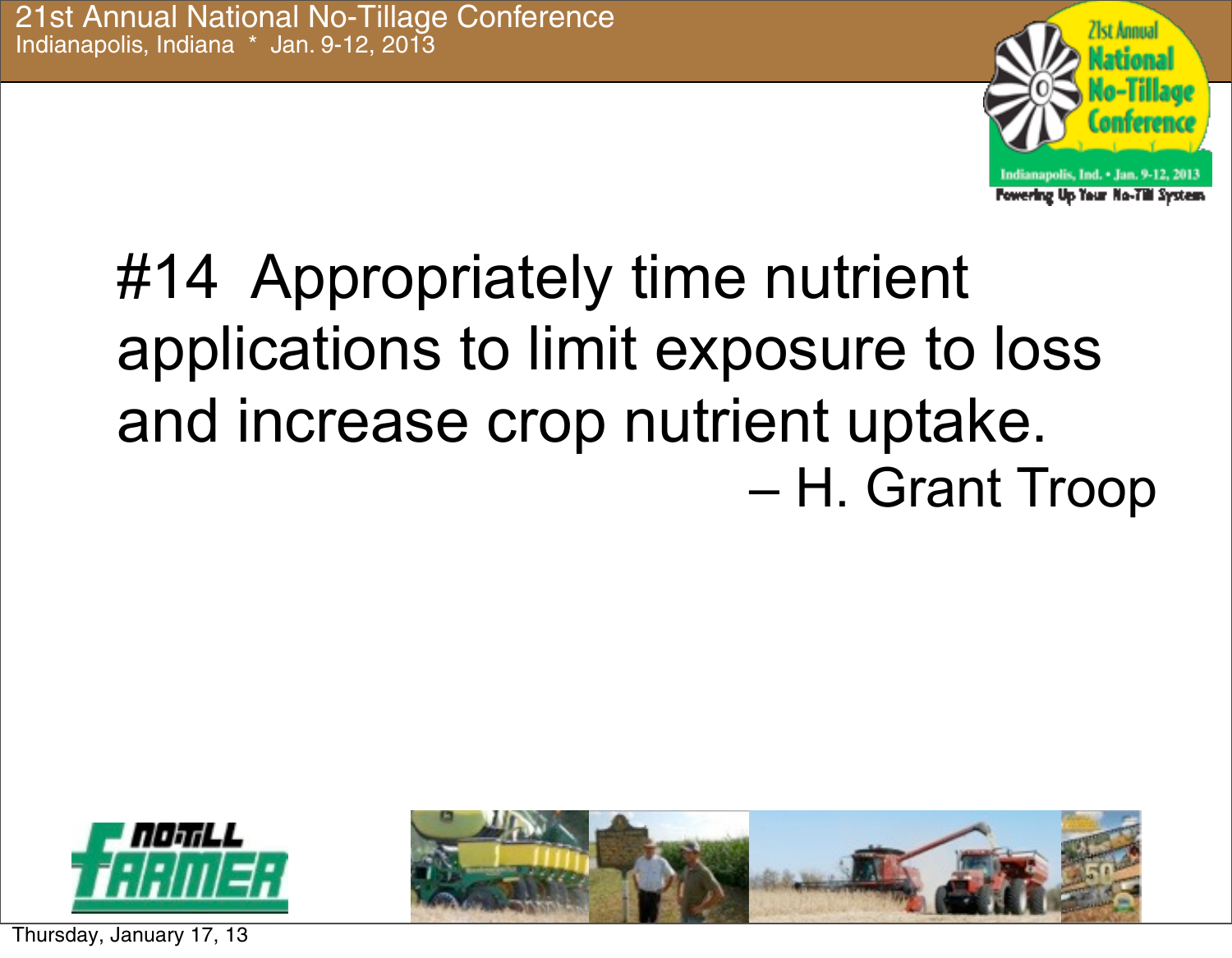

# #15 Use variable-rate application equipment to put on the right amount of N, P & K in the right place and at the right time.

– Joel Armistead



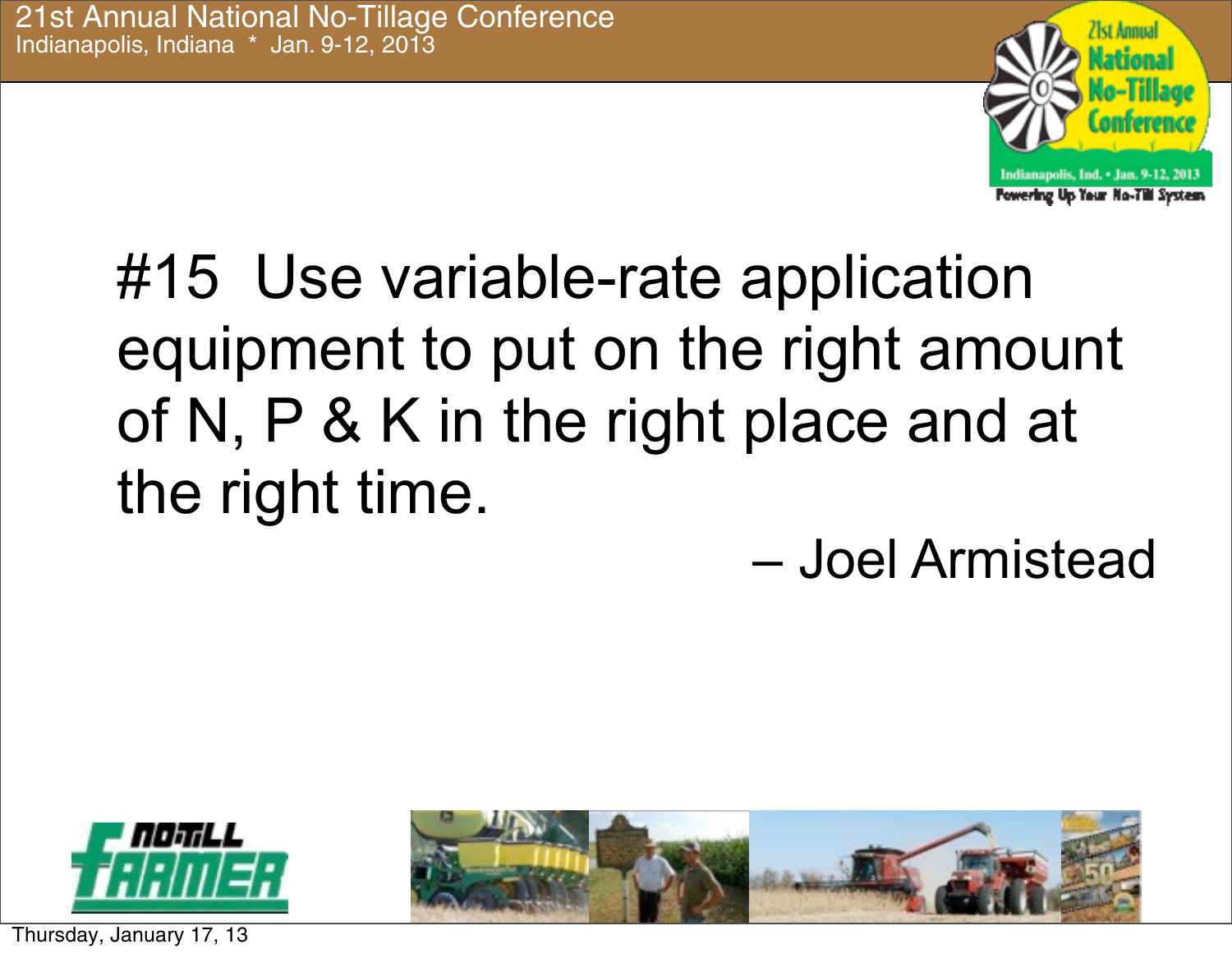

# Bonus #16 Experiment with cover crops to see if you can reduce applied nutrients.

– John Niemeyer